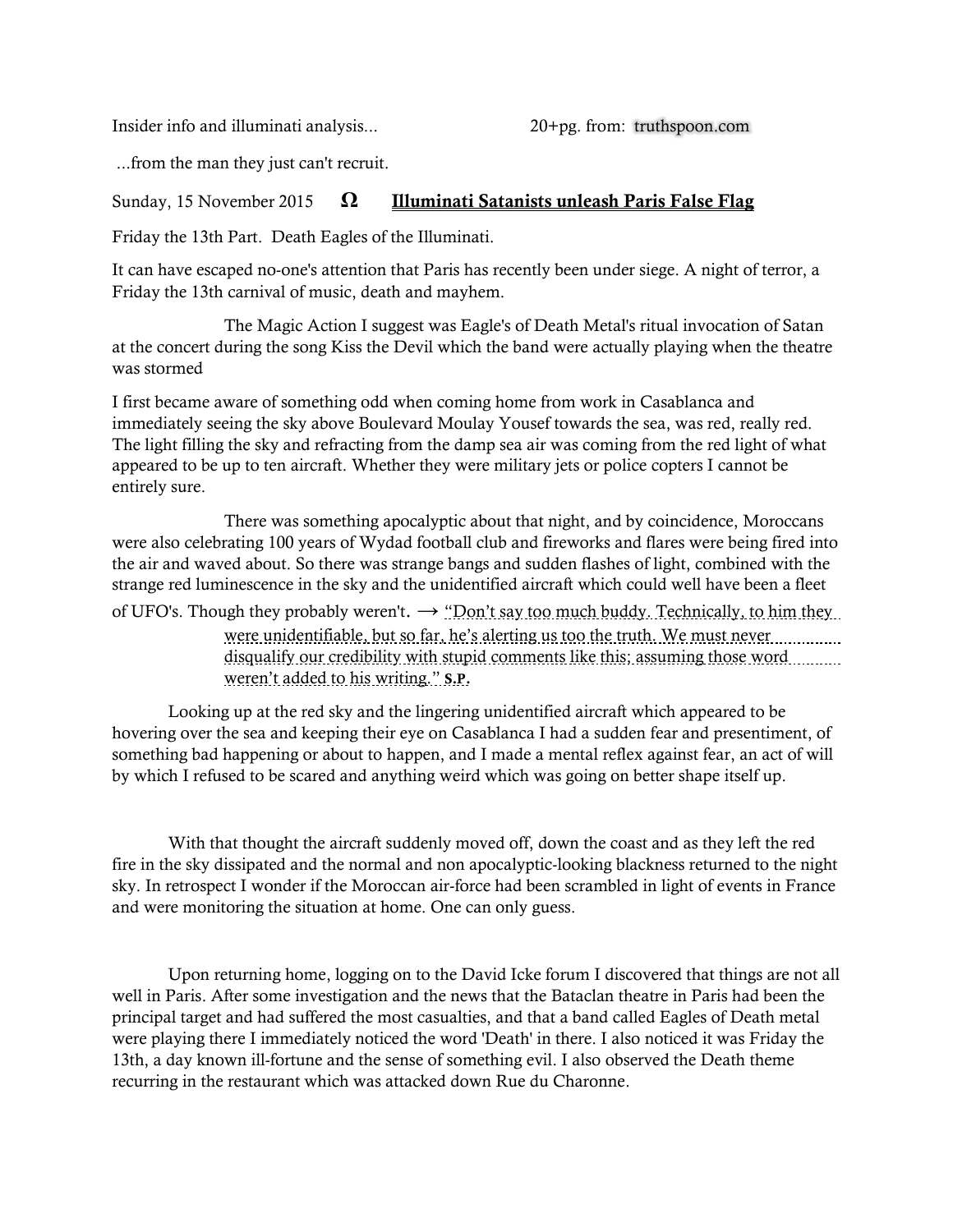Charon is the name of the ferryman of the dead in Greek mythology who traverses the river Styx to deliver souls to Hades. Charon is also of course the name of the planet Pluto's tiny moon. Pluto is otherwise known as Hades and is the God of the underworld. And such is the direct connection between Charon and the God of the underworld.

Nearby to both locations is the Pere Lachaise cemetery, the world famous resting place graveyard of such luminaries as Oscar Wilde and Jim Morrison. So the whole area seems to bathe in a certain other-wordly spooky quality. I have visited this area many times and the Paris guide books which I read while investigating the area dwelt on the slightly macabre associations of death which the area is known for, and of course this only fascinated me more.

It seems however that guide book tales and myths became reality on that night. When what I believe a mass Satanic ritual sacrifice took place under the cover of Islamic terrorism.

The name of the band 'Eagles of Death Metal' piqued my interest and I wondered what the deal was. I mean Death Metal bands are well known as being somewhat associated to Satanism, black-magic and of course, Death. The Eagles of Death Metal of course, are not actually a deathmetal band. Ok. So what are they and what are their songs really like? Well to answer this I went through their song lyrics and immediately came upon this song by this Satanic nut:

OBJ

Rockn'roll Death-Star! Jesse 'The Devil' Hughes. Being devilish, doing 666 hands and the 'One Eyed

Willy' move.

Kiss the Devil!

Who'll love the devil?...

Who'll song his song?...

Who will love the devil and his song?...

I'll love the devil!...

I'll sing his song!...

I will love the devil and his song!...

Who'll love the devil?...

Who'll kiss his tongue?...

Who will kiss the devil on his tongue?...

I'll love the devil!...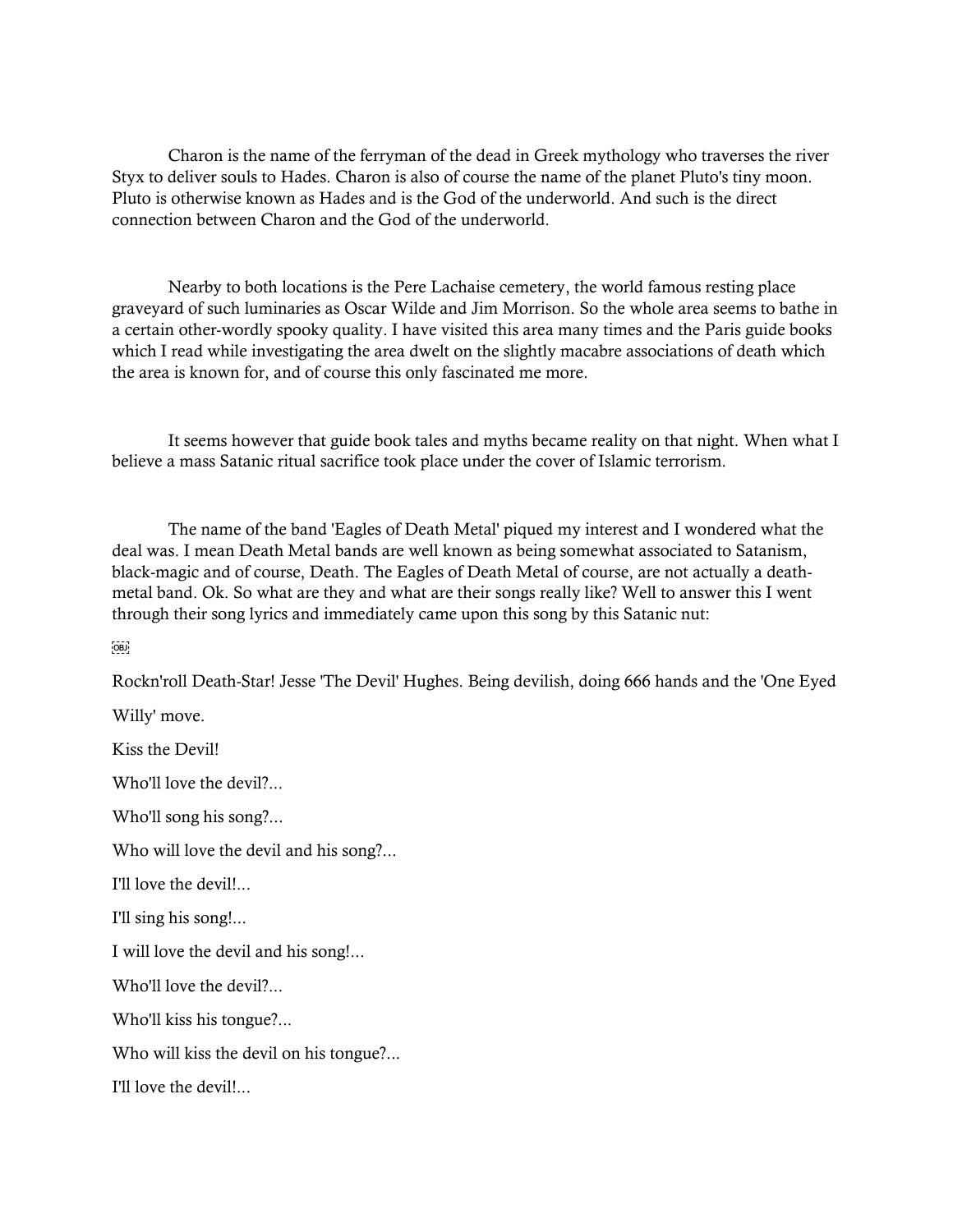I'll kiss his tongue!... I will kiss the devil on his tongue!... Who'll love the devil?... Who'll sing his song?... I will love the devil and his song!... Who'll love the devil?... Who'll kiss his tongue?... I will kiss the devil on his tongue!... Who'll love the devil?... Who'll sing his song?... I WILL LOVE THE DEVIL AND SING HIS SONG!...

I theorised that if this band wrote such songs then perhaps they themselves were occultists, Satanists and members of the OTO. Not an unreasonable assumption really. I wondered if such a band on stage, openly worshiping Satan, might in some occult way, be inviting the forces of evil to manifest. I mean, that is what a Satanist is supposed to do. Summon demons and try to please Satan. Satan isn't a good fun guy who just wants to chill and have a good time, though I think some dabblers in Satanism are told this.

Of course Satan is literally evil. Loves death, killing, human sacrifice, pain, torture and punishment. This is what hell is, a place of eternal punishment, but it isn't God doing the punishing, it's Satan and the dark 4d hierarchy.

So I wondered if somehow, this Satanic baggage which attended the band, could it not be that it was somehow activated on Friday the 13th, in a culmination of symbolic evil and the conscious attention of the public at the venue who had essential become a part of this Satanic paradigm?

I wondered if they had played Kiss the Devil or not. Obviously if they had performed the song and the crowd all sang along dedicating themselves to Satan, then one might wonder what might be the result of such a mass public ritual invocation.

And of course, as one of my Moroccan students responded when I discussed my theories "Ask for Satan and you get Satan" And they DID get Satan. They got Friday the 13th Satanic human sacrifice.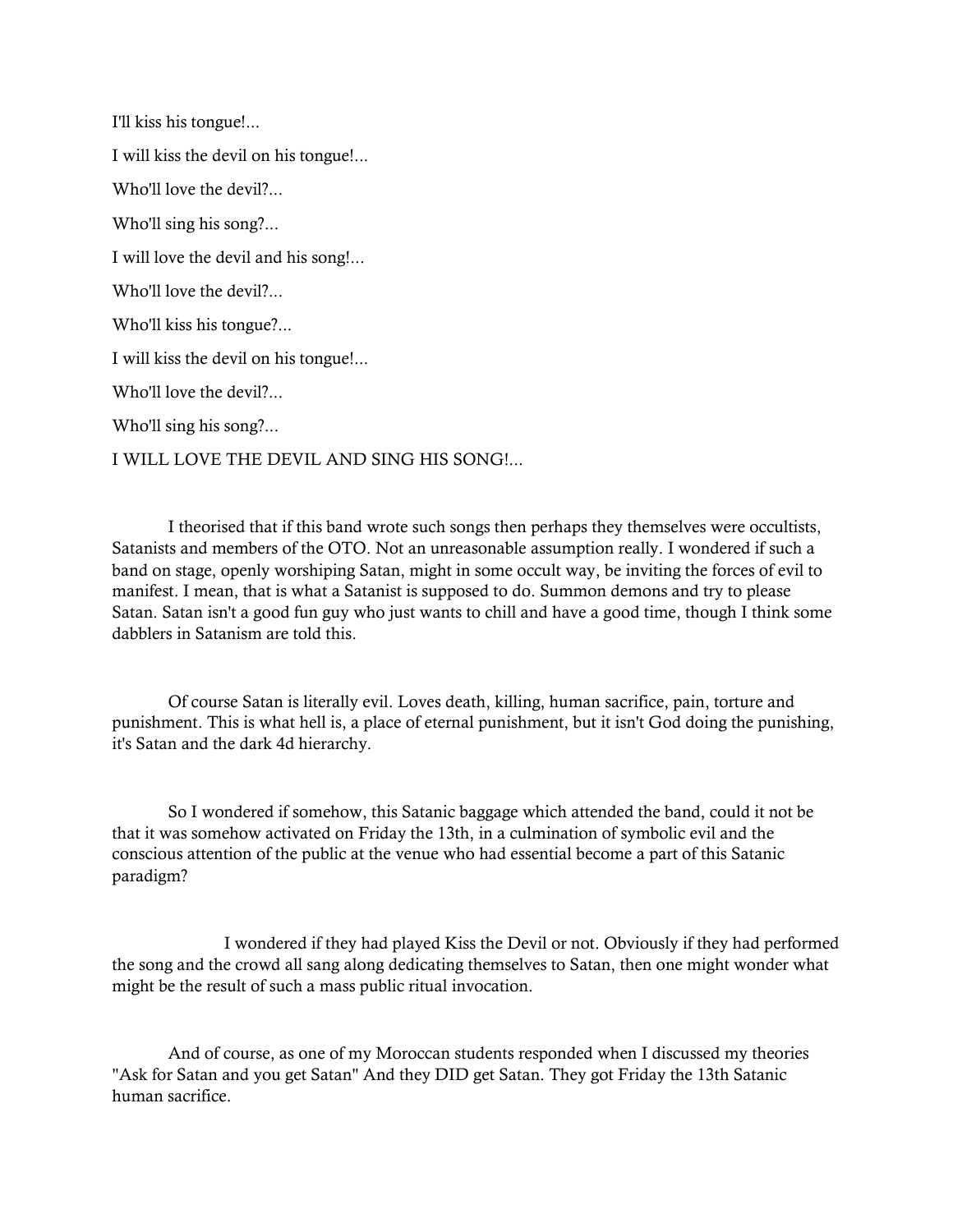This idea of mine was hugely strengthened when my friend Futureshock posted on my forum that the Satanic killers (falsely called Islamic terrorists) had struck exactly during the song Kiss the Devil.

Could the Satanic perpetration and occult significance of this all be any clearer?

This is how the real world works. A million crimes carried out by Illuminati Satanists while media and politicians rush to cover up for them and hurriedly blame who they are told to blame, by the very Illuminati who carried out the killings.

Why is the whole world so complicit in covering up the crimes of the Illuminati? Why does the world fall over itself finding a way to blame Muslims? They are lying and cheating their way into World War 3 and now see France attacking Syria, and this will likely lead to an eventual confrontation with Russia, who are also playing their part in igniting World War 3 and yet more Satanic Illuminati sacrifice of millions of people.

Is this not just a further instance of the Illuminati's continued instigation of worldwide terrorism but this time using occult rock bands and literal black magic-mojo, to unleash the event with the appropriate amount of Satanic dedication. A cultural ritual time bomb, set to detonate at Friday the 13th at 21:40, at the very moment the whole audience is literally giving their will. love and attention to Satan. Another Illuminati False Flag attack, all carried out within the context of Satanic ritual.

#### $[OB]$

Band logo for the Eagles of Death Metal. The Eagle is the symbol of the Edomite Illuminati.

Additionally, there appears to be a symbolic connection between the band name Eagles of Death Metal, and the Eagle of the Edomites. The Edomites were/are a Canaanite people based to the South East of Israel and they were historically the mortal enemies of the People of Israel. The Edomites, also known as the Idumeans, were historically considered to be the descendants of Esau the brother of Jacob who was the father of the twelves tribes of Israel. Esau was the one who disdained his birthright as the inheritor of God's blessing, and went on to marry a Canaanite woman, and swore vengence on the line of Jacob.

 $OBD$ 

Edomite Limestone Eagle found at Petra Jordan. 1st century AD.

 $[OB]$ 

EDOM?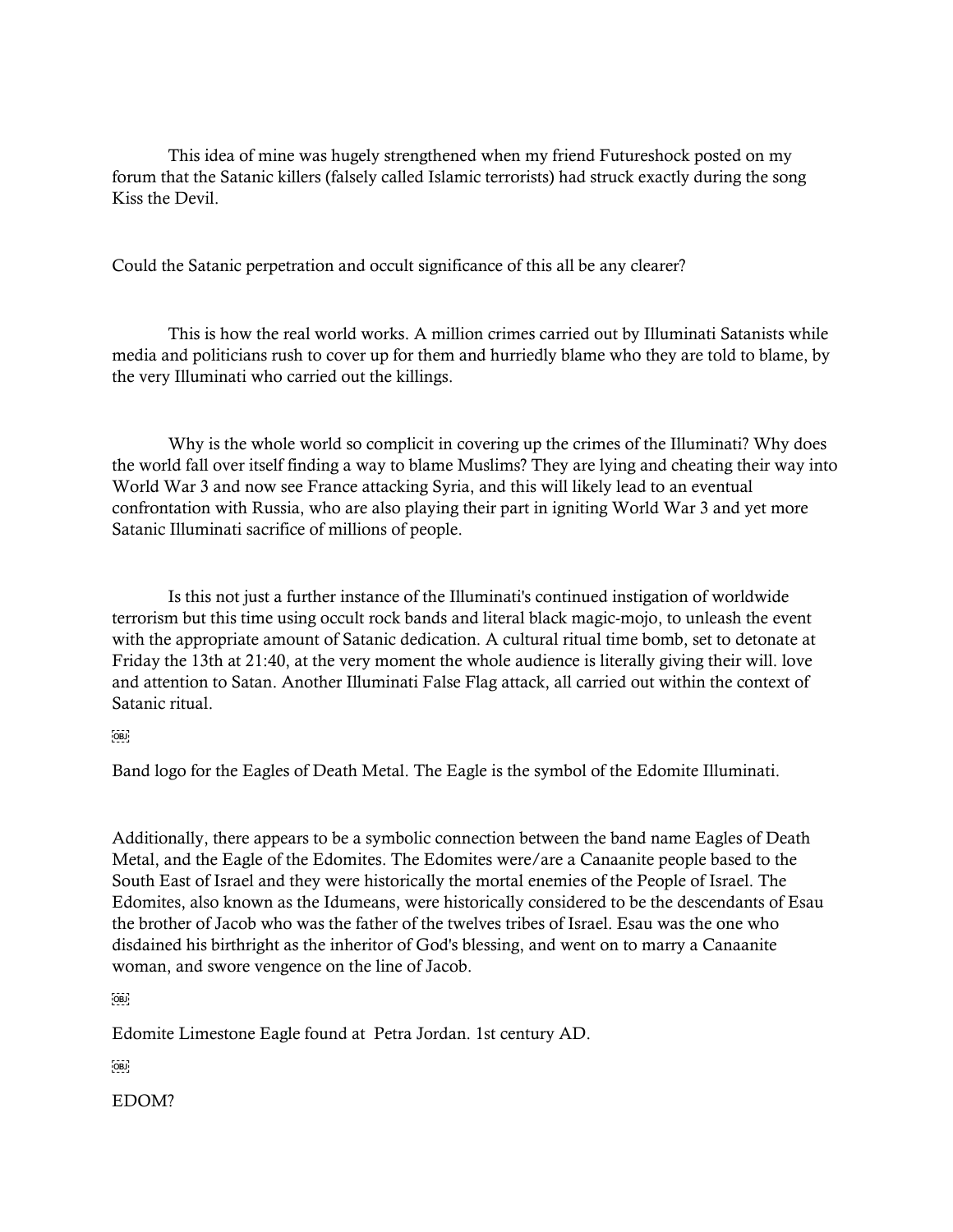#### THE HISTORICAL EDOM

"The historical Edom is chiefly discussed from the point of view of its relations with the Israelite people as these are reflected in the books of the Bible. Beside the enmity and hatred already stressed there, the aggadah emphasizes that Edom oppressed the people most closely akin to him. There are interesting aggadot which discuss, for example, the legal aspects of Israel-Edom relations in the time of King David (Gen. R. 74:15; ed. Theodor-Albeck, p. 872ff.), and also attempt to justify David's wars against Edom despite the biblical command laying down that Edom was not to be a heritage of the people of Israel (Deut. 2:5)."

http://www.jewishvirtuallibrary.org/jsource/judaica/ejud\_0002\_0006\_0\_05562.html

Many sources, and especially the Jews during the time of the Roman occupation, considered the Romans to be the descendents of the Edomites, and the Roman Eagle evokes the Edomite origins of the Roman people.

 $OBD$ 

So whenever we see an Eagle we should be alerted to the presence of the Edomites. The Eagle became the symbol of the Edomites due to references in the Bible referring to Edomites high places of sacrifice such as the one in Petra in modern day Jordan.

 $OBD$ 

The Freemasonic Eagle of Lagash.

DEUS MEUMQUE JUS The literal meaning is God and My Right, the moto of Scottish rite Freemasonry.

#### The Judgment on Edom

…15"For behold, I have made you small among the nations, Despised among men. 16"As for the terror of you, The arrogance of your heart has deceived you, O you who live in the clefts of the rock, Who occupy the height of the hill. Though you make your nest as high as an eagle's, I will bring you down from there," declares the LORD. 17"Edom will become an object of horror; everyone who passes by it will be horrified and will hiss at all its wounds.…

 $OBD$ 

German branch of the Edomites......The Nazi Edomite Illuminati, this is the real reason for the Nazi persecution of the Jews. Hitler was incidental, he was merely a frontman for the Edomite Illuminati and their endless war against the bloodline of Israel.

 $[OB]$ 

The Edomite Eagle goes to Paris.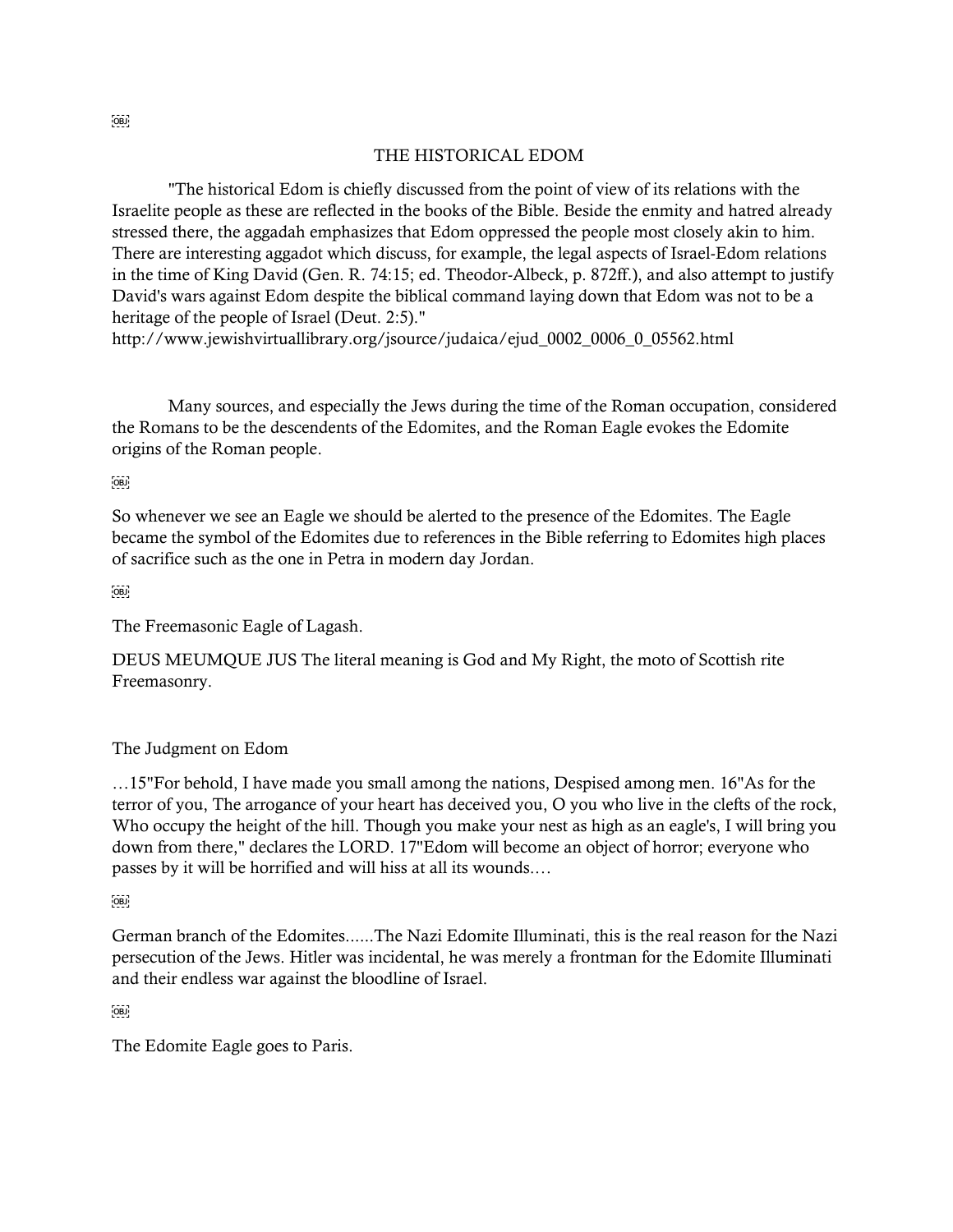Superfically the attacks in Paris appear to benefit Israel in that there is now a worldwide coalition driving to stage a Nato invasion of Syria, which prior to the turmoil of civil war, was the major power in the area with a large military and the ability to threaten Israel.

However the longer term goal of the Illuminati's agenda will I believe lead to the destruction of Israel as a culmination of the Edomite Illuminati's secret agenda. It is likely that Illuminati agent Henry Kissinger is privy to this secret agenda for he apparently revealed in what I suspect was an off the record comment to New York Post columnist Cindy Adams when he told her that in 10 years 'Israel will no longer exist'.

The Edomites have secretly controlled world Jewry for over two thousands years, from the time of the Pharisees and the Herodian dynasty to the Talmud and Rabbinical Judaism. It is the most ancient conspiracy in the history of the world and such is its subtlety and complexity that virtually no-one in the world and certainly very few Jews, suspect that their cuture has become a host for an ancient Satanic parasite which secretly practises its Canaanite religion and its rites of human sacrifice, while hiding itself behind Zionism and Judaism. The ultimate expression of the Edomite religion is in Freemasonry, and of course one of the great Masonic heroes is a man of the seedline of Cain: Tubal Cain. And this is also the secret password of the Master Mason.

 $OBD$ 

On the NewsRadio television show, in an episode called Rose BowlJoe the electrician teaches Jimmy James the secret masonic word "Tubalcain" that allowsfreemasons to ignore justice and might automatically win him a particular court case irrespective of justice. https://en.wikipedia.org/wiki/Tubal-cain

#### $OBJ$

The Holy Roman Empire. The Edomite control of Europe. Nothing has changed.

In addition to hiding within the Jewish world, controlling Freemasonry, they also control the Roman catholic church. Therefore they are represented in every single faction which is apparently fighting for control, when in reality, they are all one and the same. They control the world and they have always controlled the world. The Illuminati are the bloodline of Cain. The seed of Satan.

 $[OB]$ 

http://www.angelfire.com/ca6/sunnysnet/curse\_00.html

 $OBD$ 

Watch Jesse 'The Devil' Hughes crack up with Satanic laughter 15 seconds in.

Posted by Truthspoon at 22:44 [68]

Email This / Blog This! / Share to Twitter / Share to Facebook / Share to Pinterest

 $[OB]$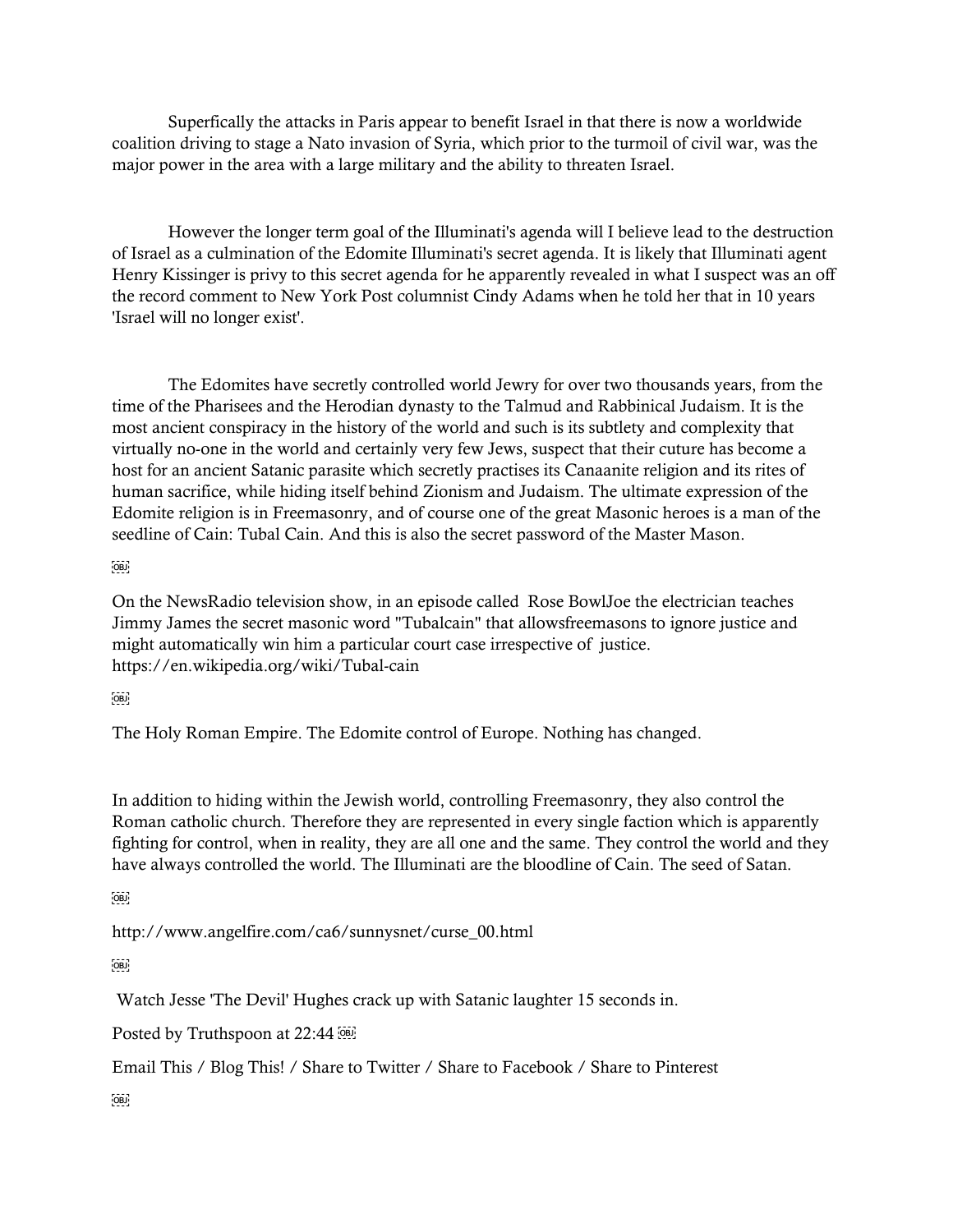Labels: Bataclan Illuminati false flag, Cain's children, edomite terror, Friday 13th 2015, Illuminati False Flag, Jesse The Devil Hughes, Paris false flag, Paris terror, satanic false flag, Satanic ritual sacrifice

2 comments:

 $OBD$ 

Jay Sunshine26 November 2015 at 17:14

Paris attacks: All attackers wore **'mother of Satan'** vests

All eight of the attackers in the co-ordinated, deadly assaults in Paris wore identical explosives vests with the explosive TATP, which has been called the "mother of Satan" because of its volatility, Paris prosecutor Francois Molins says.

TATP, or triacetone triperoxide, is an improvised explosive that also was used in the 2005 London bombings that killed 52 commuters.

The US government's National Counterterrorism Center lists TATP as a common explosive and describes it as "relatively easy to synthesise".

Experts have said that tracing the materials used to make the explosive can be difficult because they are so readily available in stores.

The counterterrorism centre's website describes the explosive as a mixture of "hydrogen peroxide and acetone with the addition of an acid, such as sulfuric, nitric, or hydrochloric acid".

It says TATP "can be very unstable and sensitive to heat, shock, and friction".

The explosive also was used by Richard Reid, who tried unsuccessfully to detonate a bomb in his shoe during a trans-Atlantic flight in 2001.

All seven of the Paris attackers died in suicide bombings.

Three suicide bombs targeted spots around the Stade de France stadium, where French President Francois Hollande was watching a France-Germany soccer match.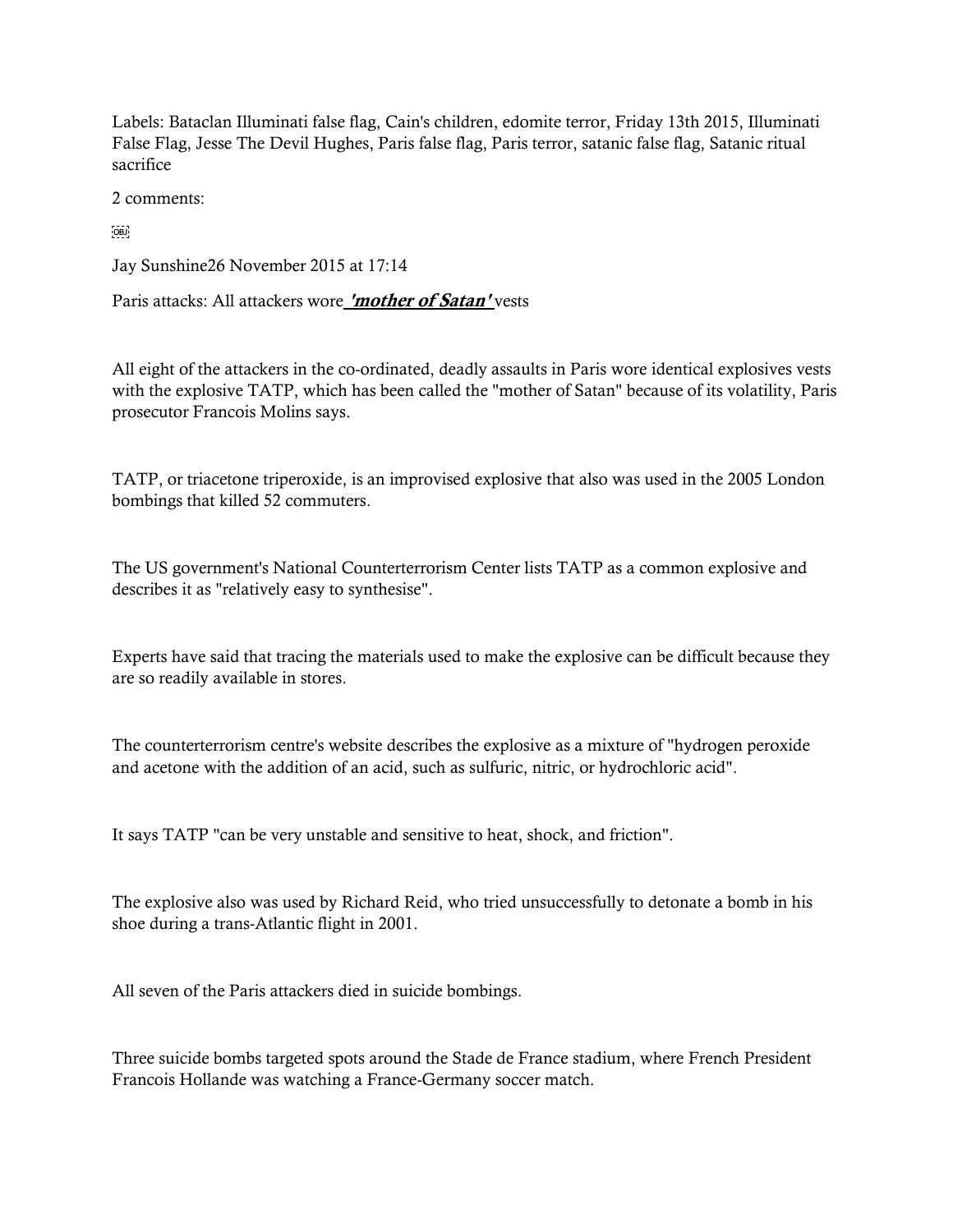Another attacker detonated a suicide bomb on Boulevard Voltaire, near the Bataclan music hall where dozens of people were killed by gunmen, the prosecutor's office said.

And as police closed in on the music hall, two attackers detonated explosive belts, killing themselves, according to Paris police chief Michel Cadot. The last was shot by police but his explosve vest detonated.

http://www.stuff.co.nz/world/europe/74044095/Paris-attacks-All-attackers-wore-mother-of-Satanvests

Reply

 $[OB]$ 

Jay Sunshine27 November 2015 at 16:34

Edomites

The Hebrew word translated as leader of a clan is aluf, used solely to describe the Dukes of Edom and Moab, in the first five books of Moses. However beginning in the books of the later prophets the word is used to describe Judean generals, for example, in the prophecies of Zachariah twice (9:7, 12:5–6) it had evolved to describe Jewish captains, the word also is used multiple times as a general term for teacher or guide for example in Psalm 55:13.[18] Today it is used for a description of high rank in the Israeli Defence Force, and as a surname.

https://en.wikipedia.org/wiki/Edom

Reply

 $[OB]$ 

Hi folks, please leave a message after the beep, and I will get back to you. BEEEEEEP!

Links to this post

Create a Link

Newer Post Older Post Home

Subscribe to: Post Comments (Atom)

I'm on FIRE with dat TROOF.

 $OBD$ 

Kundalini refugee doing a bit of landscaping.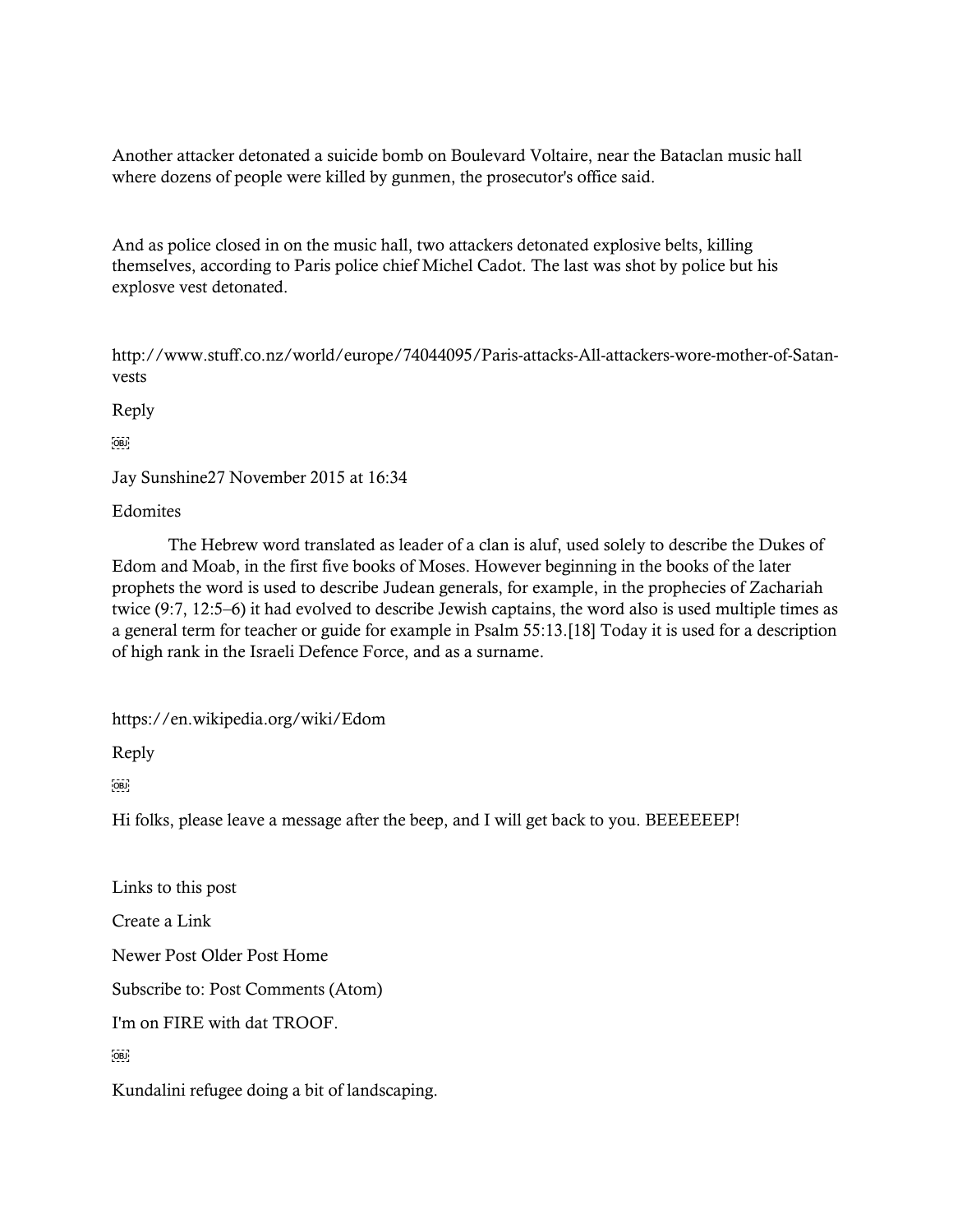Donate.

 $OBJ$   $OBJ$ 

Morocco Snapshots.

 $O\overline{B}$ 

Oman man!

 $OBD$ 

Cyprus, history washing over old stones.

 $OBD$ 

Egypt... getting proper stoned.

 $OBJ$ 

Jordan. Biblical landscapes.

OBJ

Nice shots of Morocco

 $[OB]$ 

Moor from Morocco.

 $O\overline{B}$ 

Labels

2009 Glastonbury (1) 27 club (1) 33 degrees (1) 3rd degree (1) 4d (2) 4d manipulation (1) 4d maths (1) 4d reality (1) 4d void (1) 4th dimension (3) 4th dimensional state (1) 57 club (1) 8:01 (1) adrenochrome (2) aether (1) Akashic records (1) ALC (1) Aleister Crowley (3) Alex Jones (1) Alexander the Great (1) all-seeing iPhone (1) American fascism (1) American Language Center (1) American Language Centre (1) Amy Winehouse (1) ancient mysteries (1) ancient world (1) apocalypse (1) Art and Satan (1) Aspartame (1) Assassins (1) ATS banned (1) ATS disinfo (1) audio trance (1) Baal (1) Babylonian Kingdom (1) BAFA Freemasons (1) BAFA Harcèlement moral (1) BAFA mind control (1) Bataclan Illuminati false flag (1) beard (1) beginners' luck (1) Bernie Rhodes (1) beyond time and space (1) Black gang initiation (1) black hand (1) Black Madonna (1) Black Virgin (1) bloodline of Cain (1) Boleskine House (2) Bowie cancer (2) Bowie cocaine (1) Bowie crisis (1) Bowie Crowley (1) Bowie Jimmy Page (1) Bowie occult (1) Bowie OTO (1) Bowie paedo (1) Bowie underage (1) Brad Pitt (1) breaking into heaven (1) breath of life (1) Brexit (1) Buddha (1) bullet-proof Ford Fiesta (1) Caerleon Camelot (1) Cain (1) cain bloodline (1) Cain's children (4) Camden Town (1) Canaanites (2) Cancer 69 (1) celebrity kabbalah (1) CELTA (1) CELTA Freemasons (1) CELTA mind control (1) CERN (1) Christianity (1) CIA mind control (1) city of the Edomites (1) clarity (1) classless society (1) coincidence (1) coke sucker (1) common purpose (1) consciousness field (1) corrupt judges (1) corrupt police (1) corrupt social workers (1) creating coincidence (1) creation of the universe (1) Creepy Crowley (1) critical thinking (1) Crowley (1)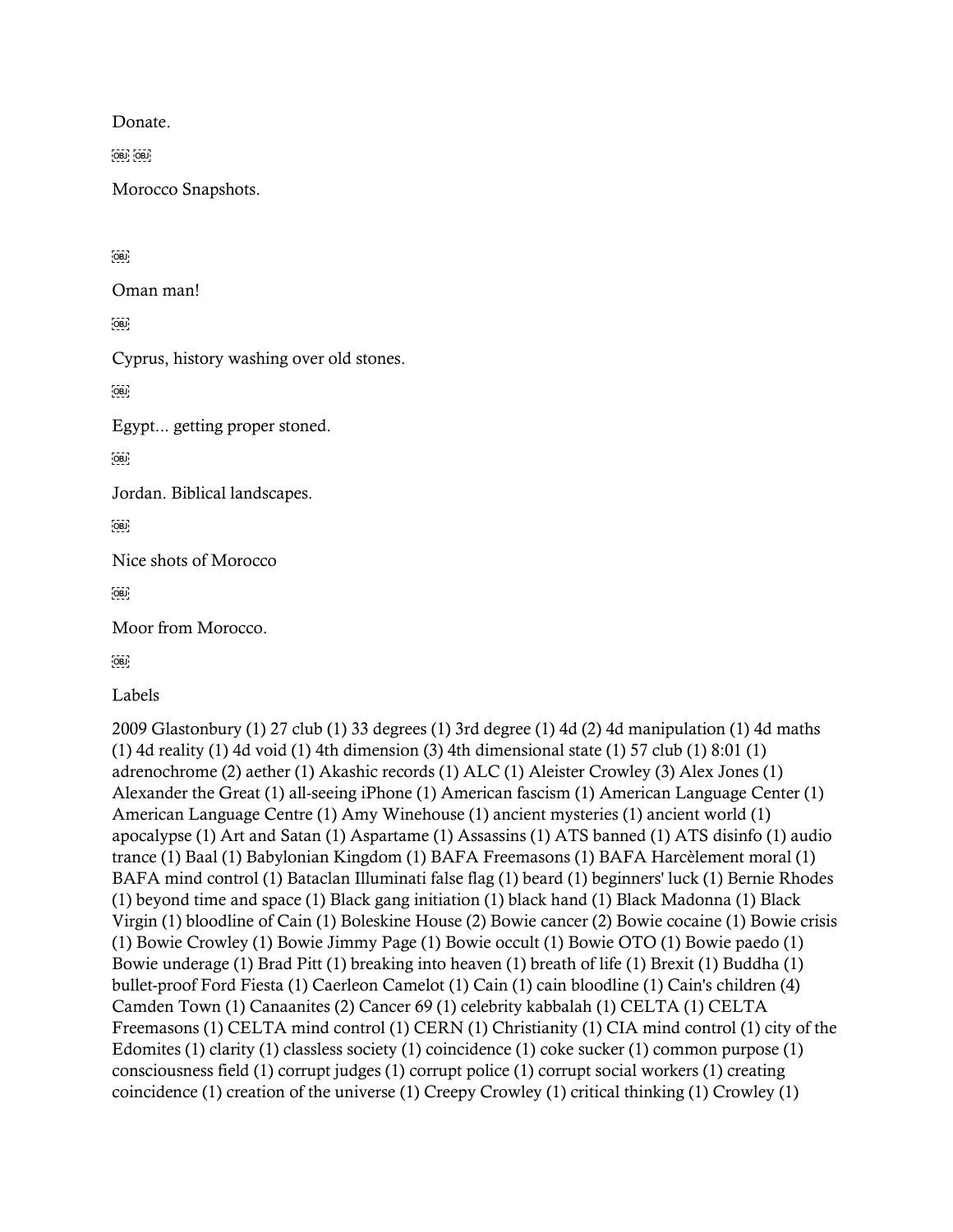Crowley fire (1) CS Lewis (1) cult murders (1) curse of Cain (1) Da Vinci Code (1) dark ages of the universe (1) dark energy (1) David Bowie Crowley (1) David Icke Forum (1) David Icke Forum banned (1) day-glo bobbies (1) Deadfield (1) Delgado (1) Democracy (1) demon possession (1) demonic voices (1) demons (1) despair (1) died wanking (1) DIF (1) diffraction grating experiment (1) divine right of kings (1) Doğa Koleji (1) Doga okullari (1) Doga schools (1) DOĞU AKDENİZ DOĞA (1) Donald Trump Nazi (1) Donald Trumpet of the apocalypse (1) double slit experiment (1) double-slits experiment (1) Dunblane (1) early mind control (1) East Mediterranean Kolej (1) East of Eden (1) Edom. Esau (1) edomite terror (1) Edomites (2) ego (1) Egypt (1) Egyptian Beer and Lebanese Hash (1) electronic harassment (1) EM field (1) end of free speech (1) End of the world (1) epic sword battles (1) etymology (1) Evelyn Waugh (1) Ewen Cameron (1) fake Jews (1) fall of Jerusalem (1) Falling Madonna (1) false flag (1) Famagusta (1) feels like acid (1) Feminism (2) fizzy pop star (1) forum moderator (1) fox in the henhouse (1) Frankfurt School (1) freemason cover up (1) Freemason nepotism (1) Freemason Tom Hanks (1) Freemasonic secrets (1) freemasonry (2) freemasonry watch (1) freemasonry watch forum (1) Freemasons (6) freemasons Lymingon (1) Freemasons Morocco (1) Freemasons New Forest (1) fresh cold quantum chunks (1) Friday 13th (1) Friday 13th 2015 (1) Frozen (1) Fry Baftas paedo joke (1) Fry paedo play (1) Fukushima (1) full retard (1) future (1) future news (1) gang stalking (2) Gawker (1) gender politics. (1) George Michael (1) George Michael coke (1) George Michael coming out (1) George Michael dead (1) George Noory (1) George W Bush (1) German paedophile (1) gnostic Christianity (1) God (1) God particle (1) God representative (1) gods (1) Guardian (1) Guy Ritchie (1) handshakes (1) happiness (1) Hashashin (1) Hassan Ibn Sabbah (1) hearing voices (1) Hell-chasers (1) hidden code (1) hidden hand (1) higher dimensions (1) Hillsborough stadium (1) Hitler (1) Hoffer adrenochrome (1) Hollow-Earth (1) Hollywood (1) Hollywood atheism (1) holograms (1) holographic reality (1) Holy Blood Holy Grail (1) Human trafficking Morocco (1) hypercube (1) hypernumbers (1) hypersphere (2) hypnotism (1) I am Jesus moment (1) Iggy Pop (1) illuminati (10) Illuminati assassin (1) illuminati bloodline (2) Illuminati end-game (1) Illuminati False Flag (1) Illuminati high school (1) Illuminati insider (1) illuminati Pope (1) Illuminati programmer (1) Illuminati psychic powers (1) Illuminati punks (1) illuminati recruitment (1) illuminati revealed (1) illuminati training (1) Illuminati witch (1) Illumination (2) info-raids (1) initiatic mysteries (1) initiation (1) inner peace (1) inner voice (1) inner-peace (1) Insane Clown Posse (1) Ipsissimus (1) Iran nuclear programme (1) ismailis (1) Israel (2) Israeli (1) Israeli trolls (1) James the awesome (1) James the great (1) Janus program (1) Japan (1) Jesse The Devil Hughes (1) Jesus (1) Jesus Christ (1) Jews (1) Jezebel (1) Jim Morrison (1) Jim Morrison beard (1) Jimmy Savile Freemason (1) Jimmy Savile Illuminati (1) Jo Cox murder (1) Joan Smith (1) John Steinbeck (1) joining the Illuminati (1) Judaism (1) Kaballah (1) Kabbalah (1) Kali (1) Keith Huff (1) kether (1) King Arthur (1) King of Pop (1) KIPP (1) KKTC (1) Konrad Dippel (1) Kosher punks (1) kulturkampf (1) Kykeon (1) Last Christmas (1) lewd act (1) light (3) Lilith (1) loneliness (1) LSD (1) Lucifer (1) Lutz Bahr (1) Lutz Bahr paedophile (1) macro universe (1) Madonna Brit awards (1) Madonna Brits (1) Madonna kabbalah (1) magic Bowie (1) magic crack snakes (1) Magic Texas Hold'ems and Shithead sessions (1) magickal duel (2) Malcolm Mclaren (1) manifestation experiment (1) Manly P Hall (1) Marxism (1) Masonic beatings (1) Masonic hazing (1) masonic mind control (1) mass extinction (1) mass mind control (1) materialsm trap (1) meaningless equality (1) meditation (1) men going their own way (1) Merlin (1) Merlin Cove (1) Merlincove Crowley (1) Merlincove cunt (1) MGTOW (2) Michael Jackson (1) Mighty Zhiba cunt (1) Mighty Zhiba OTO (1) Miles Johnston UFO (1) mind control (2) mind control trance (1) mind reading (1) mind-control (1) misery (1) modern banking system (1) moment of common hatred (1) Morocco Illuminati (1) Mother Goddess (1) Mother of all living (1) murdered by Illuminati (2) music OTO (1) Mysteries of Eleusis (1) mysteries of raw fish (1) Nazis (1) Neo Nazi (1) new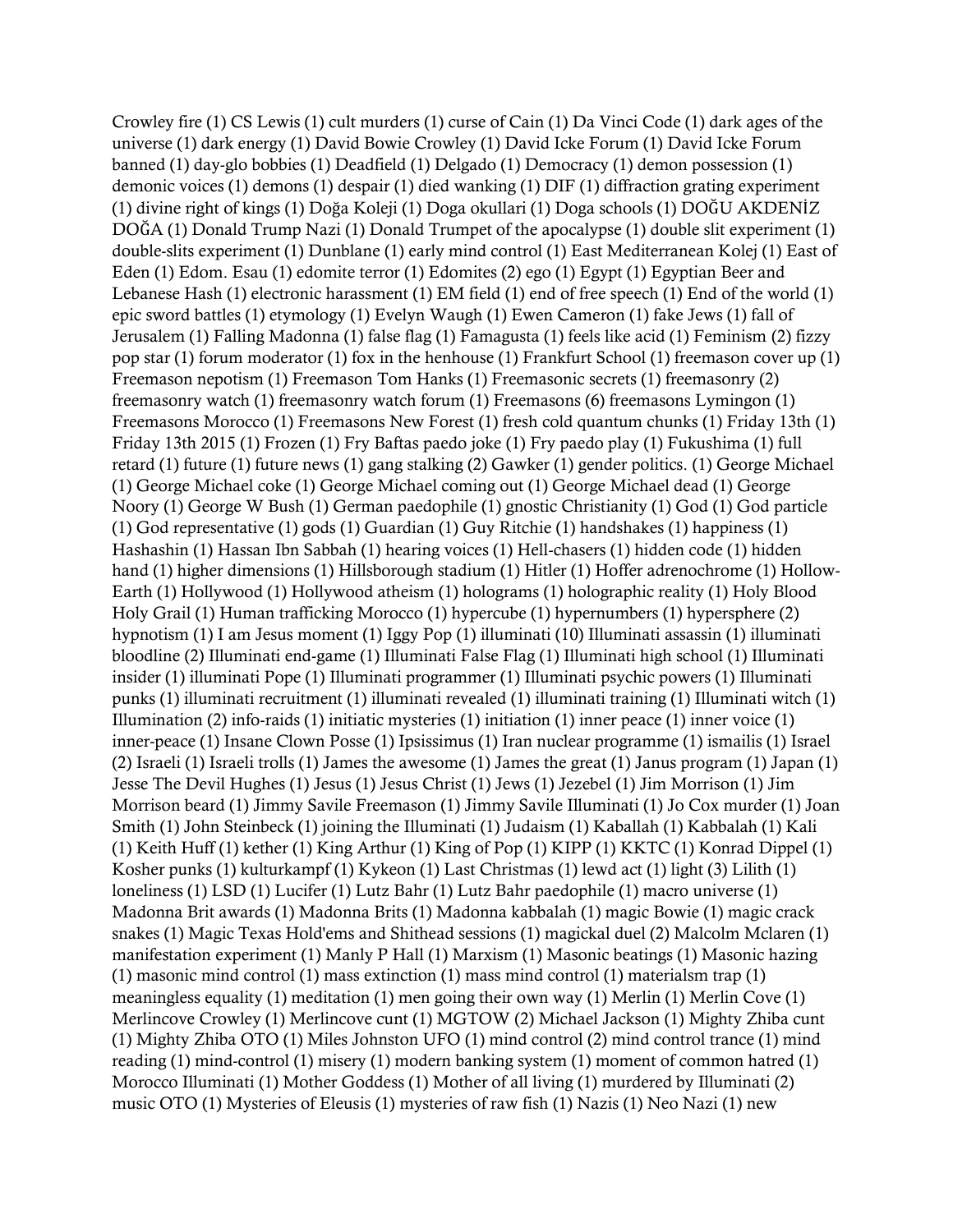American Reich (1) New World Order (2) news (1) next dimension (1) niacin b3 (1) Nick Denton (1) North Cyprus (1) Obama freemason (1) Obama illuminati (1) occult (3) Occult Horcrux (1) on her arse (1) Operation Paperclip (1) optical illusion (1) OTO (3) OTO Horcrux (1) oto music stars (1) pacific ocean (1) paedophile Freemason (1) paedophile freemasons (1) Paedophile network in Scotland (1) paedophiles (1) paedophilia (1) pagan spell weaving (1) paranoid Bowie (1) Paris false flag (1) Paris terror (1) Peaches Geldof (1) Pepsi powered FrankenJesus (1) Pere Lachaise (1) Phoenicians (2) photonic consciousness (1) photons (1) Pi (1) poorly spelt Facebook nonsense (1) pop goes the popstar (1) Pop Princess Amy (1) Pope Francis Freemason (1) Pope Prince (1) Popstars of the Apocalypse (1) porphyria (1) positivity (1) Post-Bowie world (1) POTENTIAL POP PARADOXES AND WEAPONISED POPSTARMAGEDDON (1) President Trump (1) Prince (1) Prince autopsy (1) Prince cream (1) Prince death (1) Prince dies (1) Prince gay? (1) Prince murdered by Illuminati. Vanity Prince (1) Prince Prince of the Holy Roman Empire (1) Prince sacrifice (1) Priory of Sion (1) professional integrity (1) propaganda (2) proton collisions (1) psychic freemasons (1) psychic powers (1) psycho-emotional control (1) psychoanalysis (1) psychological warfare (1) psychopaths (1) psychospiritual transformation (1) quantum field generator (1) quantum physics (5) quantum realm (1) quantum wave function (1) Queen of Pop (1) queen of the underworld (1) real number (1) red hand (1) Revolver (1) ritualised peak of obscenity (1) rolling drunk (1) Ronco Whisky Beard TM (1) Royal blood (1) royal madness (1) royal purple (1) royal vampires (1) Russell Brand (1) rutting drunk animal (1) Sacred language (1) Sam Gold (1) satanic false flag (1) satanic Madonna (1) Satanic ritual sacrifice (1) Satanic sacrifice (1) Satanism (1) schizophrenia (2) schizoprenia cure (1) secret language (1) secret order (1) secret societies (1) serial killers (1) sexodus (1) shizophrenia (1) Shutter Island (1) Siberian Shaman (1) Sicarii (1) Sir Mason Goldbrick (1) Siwa Oasis (1) Siwa Salt lake (1) Social Theory (1) spirits (1) Stalin freemason (1) Star whackers (1) stay happy (1) steaming-hot music doings (1) Stephen Fry paedo (1) stoned cockneys (1) stupid popstar (1) subatomic realm (1) sun son (1) synchronicity (1) TEFL Freemasons (1) Tefl paedophiles (1) Temple of the Oracle (1) Terrence Malik (1) Terrence Mckenna (1) tesseract (1) That Hideous Strength (1) The Lobster (1) The Mighty Zhiba (1) the mystery of life (1) the once and future king (1) the ordeal of Gilbert Pinfold (1) the source (1) the State stealing children (1) Thomas Hamilton (1) Tony Visconti Black Nobility (1) toppest secret (1) Tosser yaps (1) transcendence (3) Transcendental meditation (1) transcendental numbers (1) Trump Show (1) Tyrian purple (1) Ukniverse (1) UN Earth Goddess. (1) undead Radiohead (1) Uni High Illinois (1) University Laboratory high school (1) US state department (1) vampire bloodline (1) Viscount Petersham (1) wave function collapse (1) who are the illuminati (1) Wiccans New Forest (1) world war 3 (1) X man chemical (1) Yakuza's pint (1) Ying Yang (1) you go girl (1) Zen master (1) zen meditation (2) zhiba (1) Zhiba Crowley (1) Zhiba cunt (1) Zionist (1)  $\pi$  (1)

#### **MONTHISPOON FORUM MAIN PAGE**

 $OBJ$ 

 $[OB]$ 

The Brutal Protection Of Paedophiles | UK Column

Paedo Mason child-snatchers of the State

Popular Posts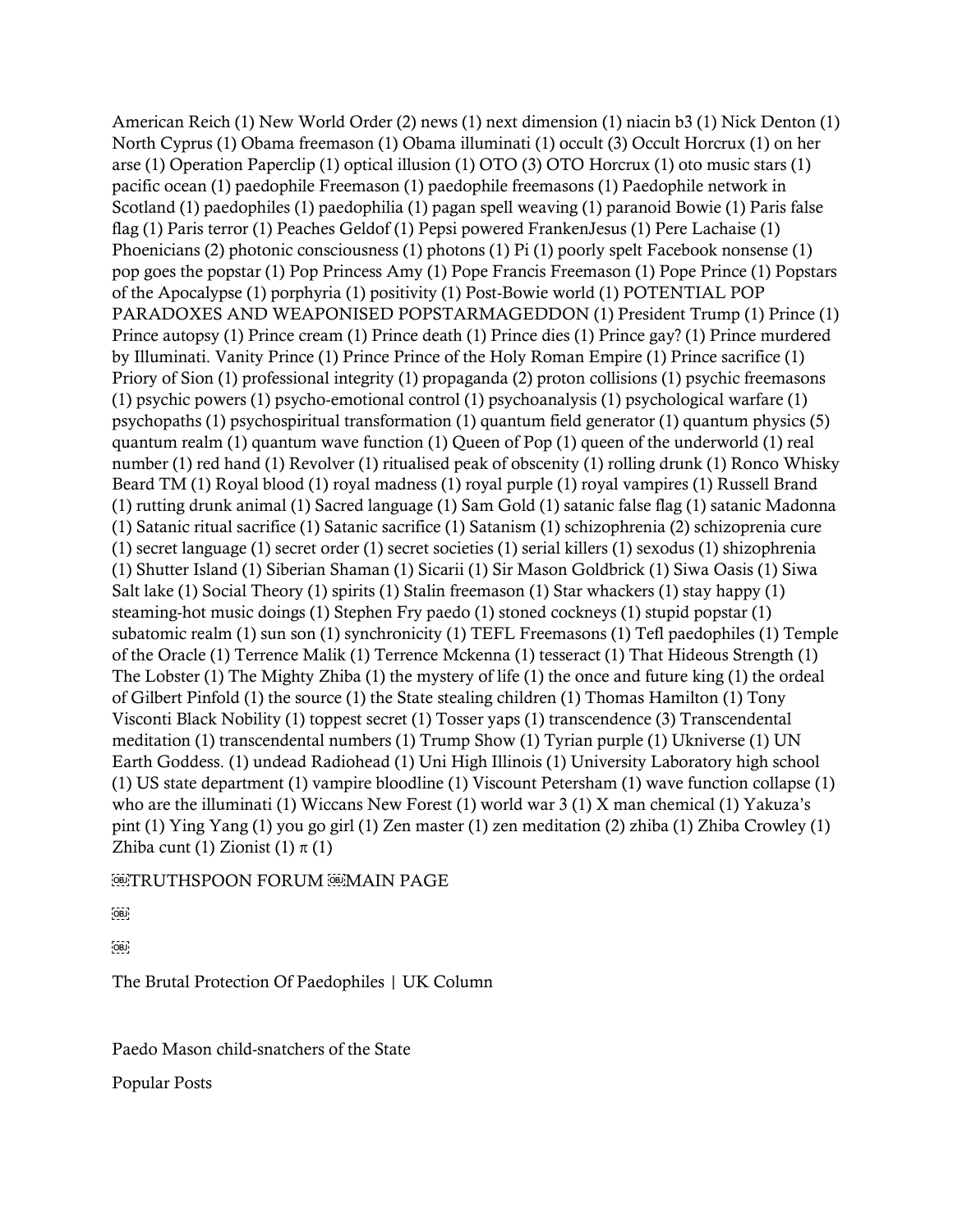$OBJ$ 

SHUTTER ISLAND! Revelation of the method of MK Ultra trauma based mind control.

Successful psychological manipulation involves: "Manipulator concealing aggressive intentions and behaviours. Manipulator know...

OBJ

Freemasons and the mind prison paradigm.

Nudge nudge! Wink wink! Say no more....... How nonces shake hands. Freemason Dark Sith Lord shakes the blood stained red right ha...

 $OBJ$ 

The Illuminati finally unmasked....

The All-Seeing eye represent the psychic powers of the Illuminati which they use to easily control and subvert the largely non psychic ...

 $OBD$ 

The Occult Cult of Celebrity and the Erosion of the Self.

The cult of celebrity is no different from the multifarious ancient cults of Gods, goddesses and mortals mixed up, often with fatal resu...

 $OBD$ 

Report a paedophile in Scotland and prepare for the full power of the state to harass you, burgle your house, attempt to kill you, violently attack you, section you and steal your children.

PLEASE SHARE THIS STORY AND THE VIDEO WHEREVER YOU CAN. YOU ARE NOT FREE AND NONE OF US ARE SAFE AS LONG AS THIS STATE OF AFFAIRS IS...

 $[OB]$ 

Weaponised Popstars: Bendy Roads to Punk Apocalypse.

70AD: The Year Punk Rock and the Pop Apocalypse was born! It was the year 3830 by Eleazar Ben Simon's reckoning . Th...

 $[OB]$ 

Illuminati Satanists unleash Paris False Flag.

Friday the 13th Part zzzzzz. Death Eagles of the Illuminati. It can have escaped no-one's attention that Paris has recently bee...

 $OBD$ 

Escape from the City of the Paedophile Freemasons. Illuminati Paedo Nest Discovered in Casablanca, Morocco.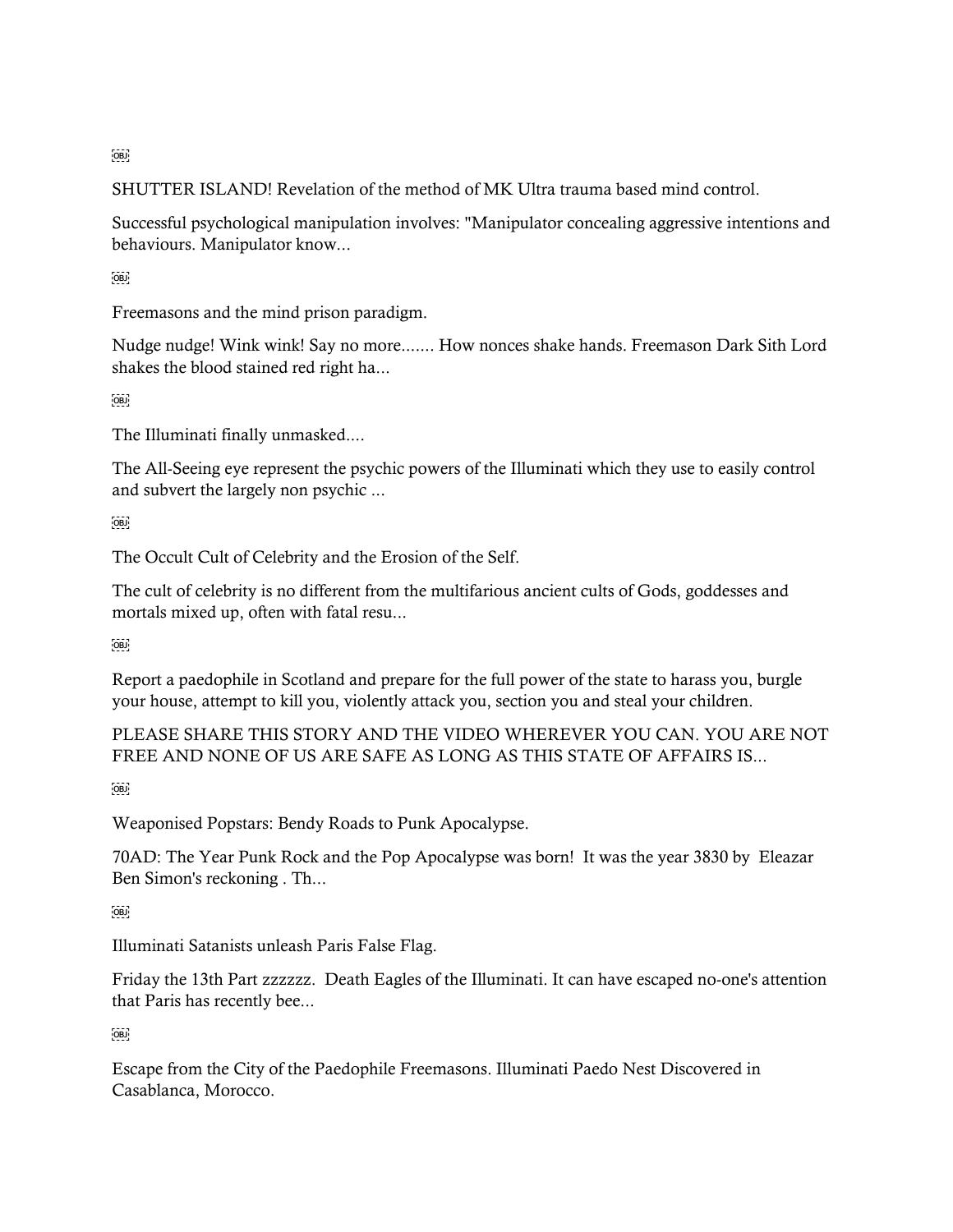And so it continues it seems, my engagement with the Illuminati will never end, nor my endless struggle against their insidious and submers...

 $[OB]$ 

Illuminati: Meeting the Hidden Hand!

Fake Spirituality Inc. Assassins Inc. World War 3 Inc. The People's Crooks Inc. Third World Impoverishment Inc....

 $OBD$ 

Killer Kabbalah: Gang-Stalkers of the Apocalypse.

Sounds like the start of a cheesy horror movie except this is real... The Kabbalah is a psychopath factory. It creates psychopaths a...

Electronic Harassment in 1957? The Ordeal of Gilbert Pinfold by Evelyn Waugh.

## PDF

## Epub

The greatest electronica track you've never heard before.

 $O\overline{B}$ 

A mixed bag of Illuminati bustin' articles.

The Crata Repoa and Plato's Haunted-House Funfair ...

Report from an Illuminati High School Illinois.

The Dangerous Delusion of Electronic Harassment.

Feminist Gorgon Witches of the Apocalypse

The Tree of Life and the Hollywood Atheism Agenda....

Killer Kaballah: Gang Stalkers of the Apocalypse.

Exporting the Illuminati Mindset.

Weaponised Satanic art in London.

Phoenician Goat Fuckers Own the Media.

The Illuminati Finally Unmasked.

Escape from the City of the Paedophile Freemasons....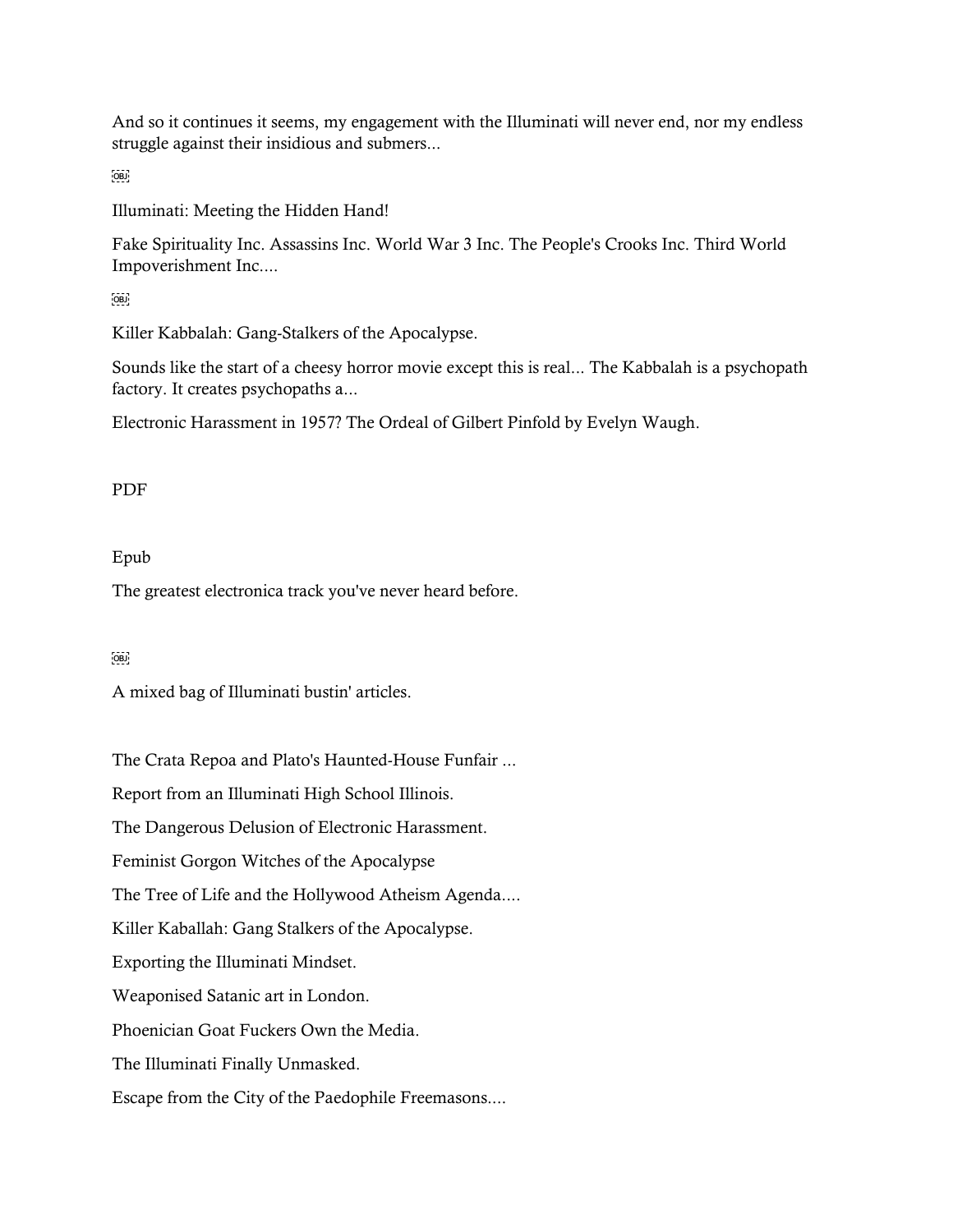Unholy Blood and the Black Grail. David Icke Forum controlled by the Aleister Crowley Fanclub. Cain's Children: Victoria's Secret. The Occult Cult of Celebrity. A Funny Thing Happened at the Cinema. Sacred Language. Secret Language. Should we be ConCERNed? The Hidden Rituals of Old Gods Part 2. Light is Life. The Search for Beauty How to Escape! Illumination! The Ultimate enemy is YOURSELF. Who the Devil? Awakening The Once and Future King... Lutz Bahr German paedophile resident in North Cyprus... protected by local Freemason police. The End of the World is Already Here. Meeting the Hidden-Hand. Exclusive photos of Aleister Crowley's ruined Scottish mansion. Say HELLO to the FAMILY. Illuminati Satanists unleash Paris False-Flag. Turned into a Lobster: The punishment for being MGTOW. Stephen Fry. The Wrong Man for the Job. Alex Jones, Donald Trump and the rise of American ... The Adventures of Jesus Christ and the Sword of Co... Free Ebooks.

Truthspoon's Collected Short Stories.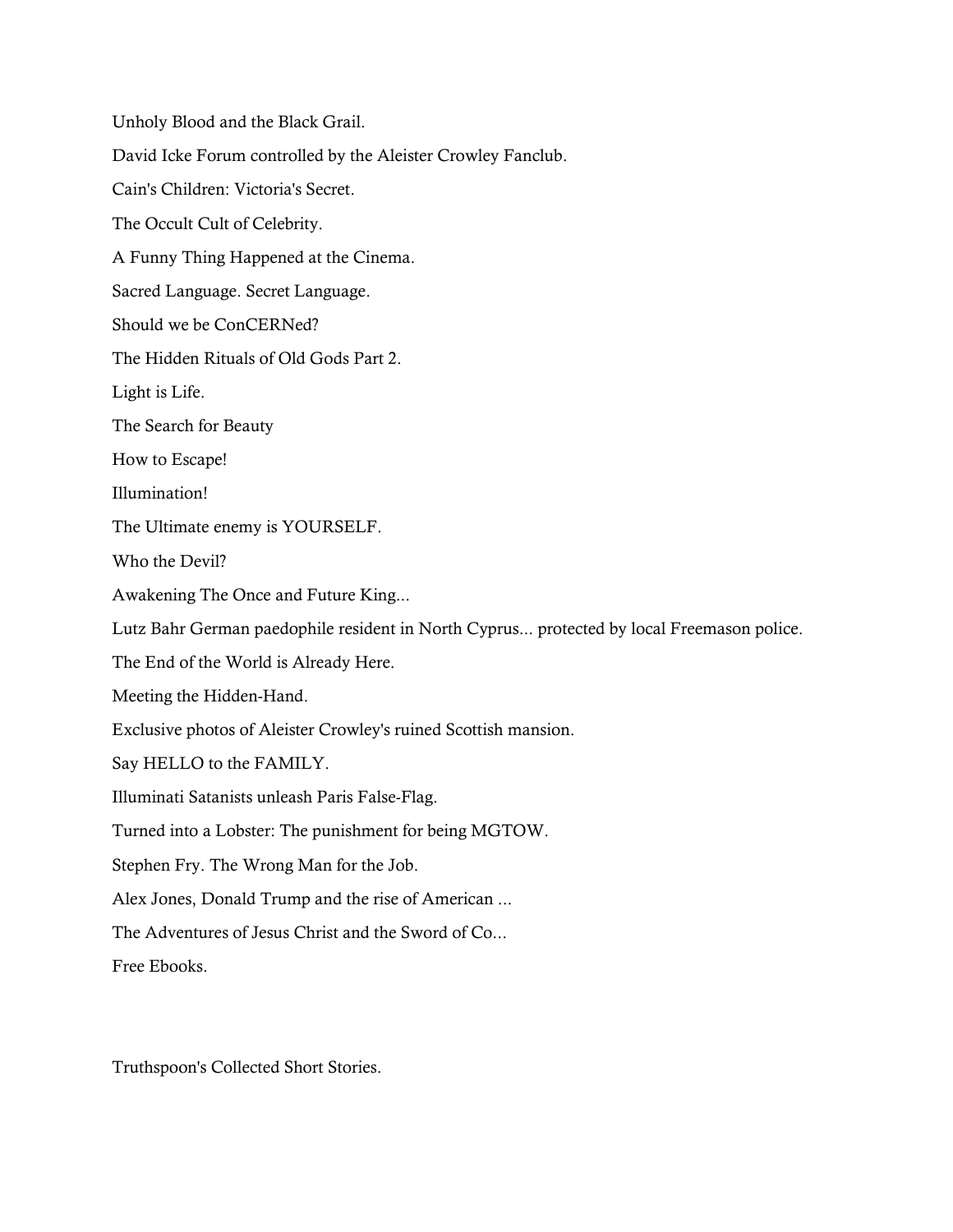Light in the Darkness: 4D Investigations.

The Illuminati's War on You and How to Resist.

Cain's Children

Looking for writers, researchers and artists to work on joint projects. Or just say hello.

Name  $[OB]$ Email \*  $[OB]$ Message \*  $[OB]$ Send For a Few Dollops More....of cat food.

 $OBJ$ 

Integrity is doing the right thing, even when no one is watching.

― C.S. Lewis

Illuminati Training.

Jankenpon Champion and the Magic Masonic Watch. Masonic Mind Control Charity and Dorset Witches. Paddling in the Shallow End of the 4th Dimension. Illuminati Courses and a Magic Freemason Genie.

Turning into the Tin Man.

Trapped in a Capstone.

The Psychic Chemistry of Cain Consciousness.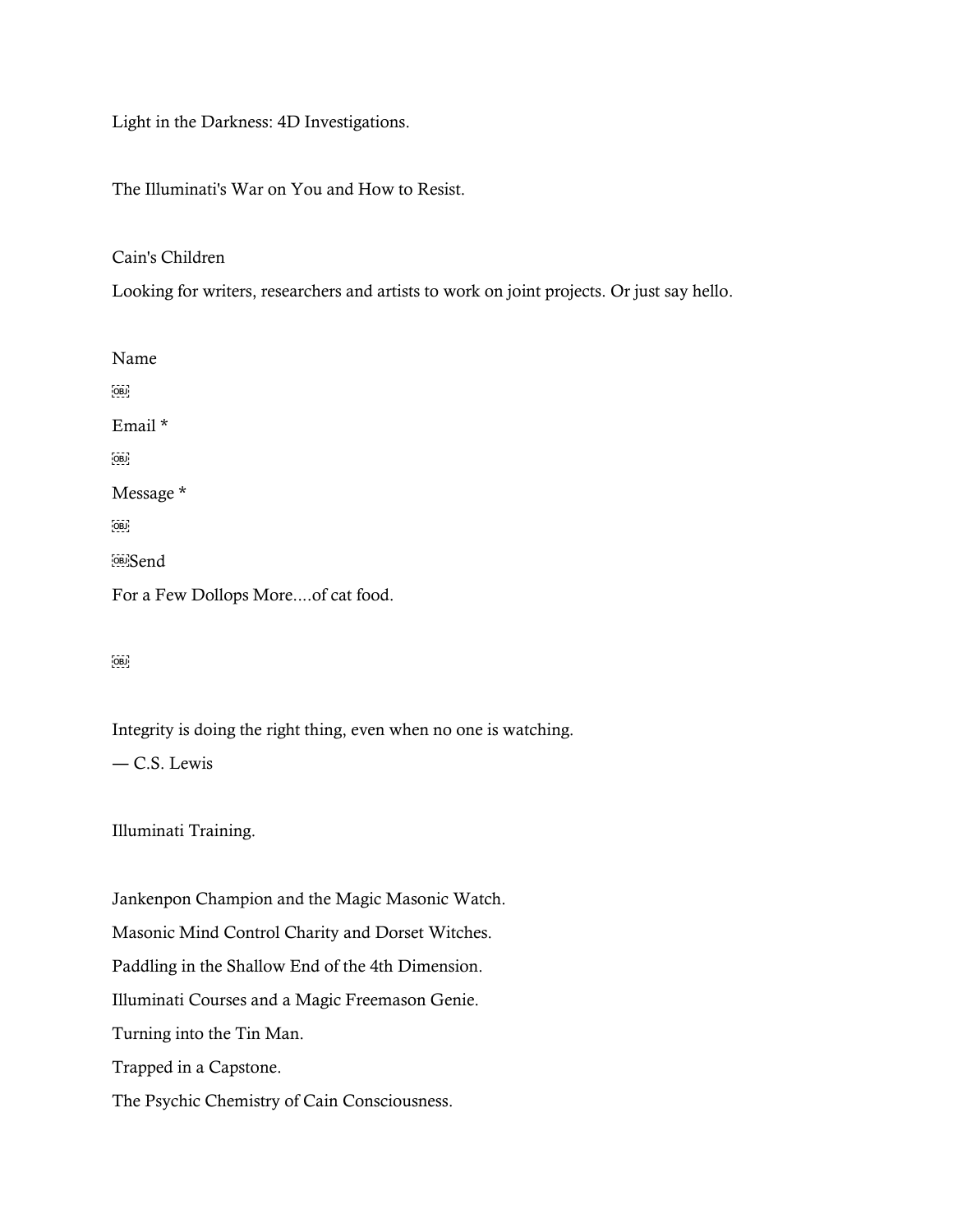4D Investigations.

Multidimensionality...A Matter of Perspective.

TOTAL Reality!

Seeing in the Right Light.

4d Manipulation and Creating Coincidence.

Light, Aether and Dark Energy.

Reality Flux

Light is Life.

Popstars of the Apocalypse

Act 1

Act 2

Act 3

Act 4

Act 5

Popstars of the Apocalypse 2: The Great Gig in the Sky and a Crap one on Earth.

Act 1.

Act 2

Act 3

Act  $4$ 

Collected Poems.

Poems from the Duat

Weaponised Popstars: collected files.

80's Corporate Coke Suckers: George Michael's Last Christmas.

FILE 000: Zero-Hour! The Day the Music Fucked Off.

FILE 011: Malfunctioning Pop-Bot. Danger! Danger! Stand Well Clear!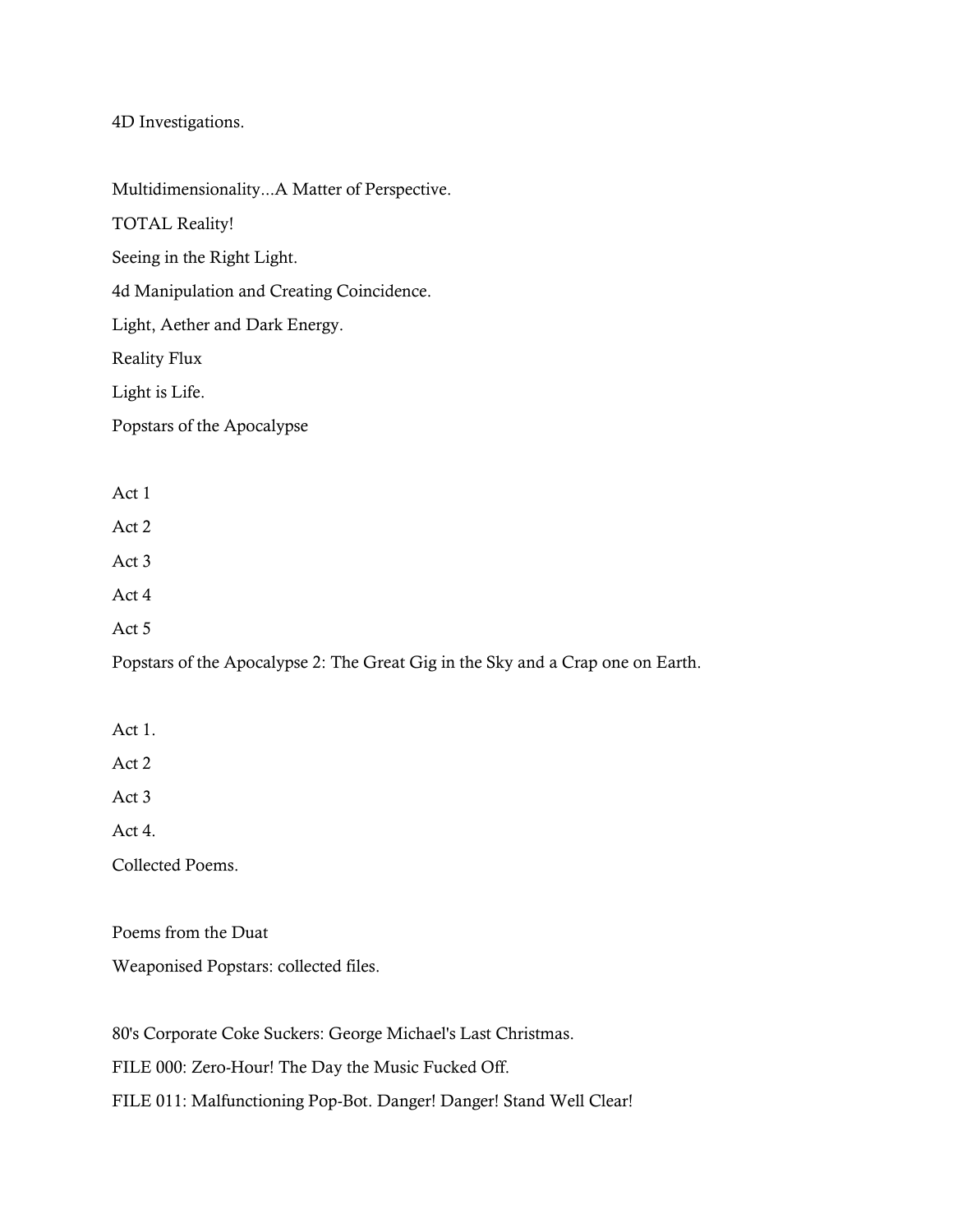FILE 027.7: Jim Morrison, the Lizard Man of Mongo.

FILE 027.8: Amy Winehouse, you nearly made it.

FILE 033: Pepsi-powered FrankenJesus.

FILE 637: George Harrison's Clone-Wars.

FILE 666b: Mad witches losing their shit.

Bowie Still Dead! What Now for the Future of Humanity?

Crowley's Boleskine House Fire and Music Star Mass...

FILE 1999: Prince dies of sex overdose.

Anthem.

 $O\overline{B}$ 

Featured post

The Extraordinary Communications of Sir Mason Goldbrick

The Extraordinary Communications of Sir Mason Goldbrick. As divulged to a former moderator on Freemasonry Watch's forum. "I am...

 $[OB]$ 

Blog Archive

 $[OB]$ 

Tokyo Notes.

A Visit to the Cells

How Not to Join the Illuminati: the Sweet Smell of DK.

Weekend Enlightenment

A Strange Place with Stranger People.

Tokyo Notes. The Final Bitter Chapter.

Tales: Future Past and Present Imperfect.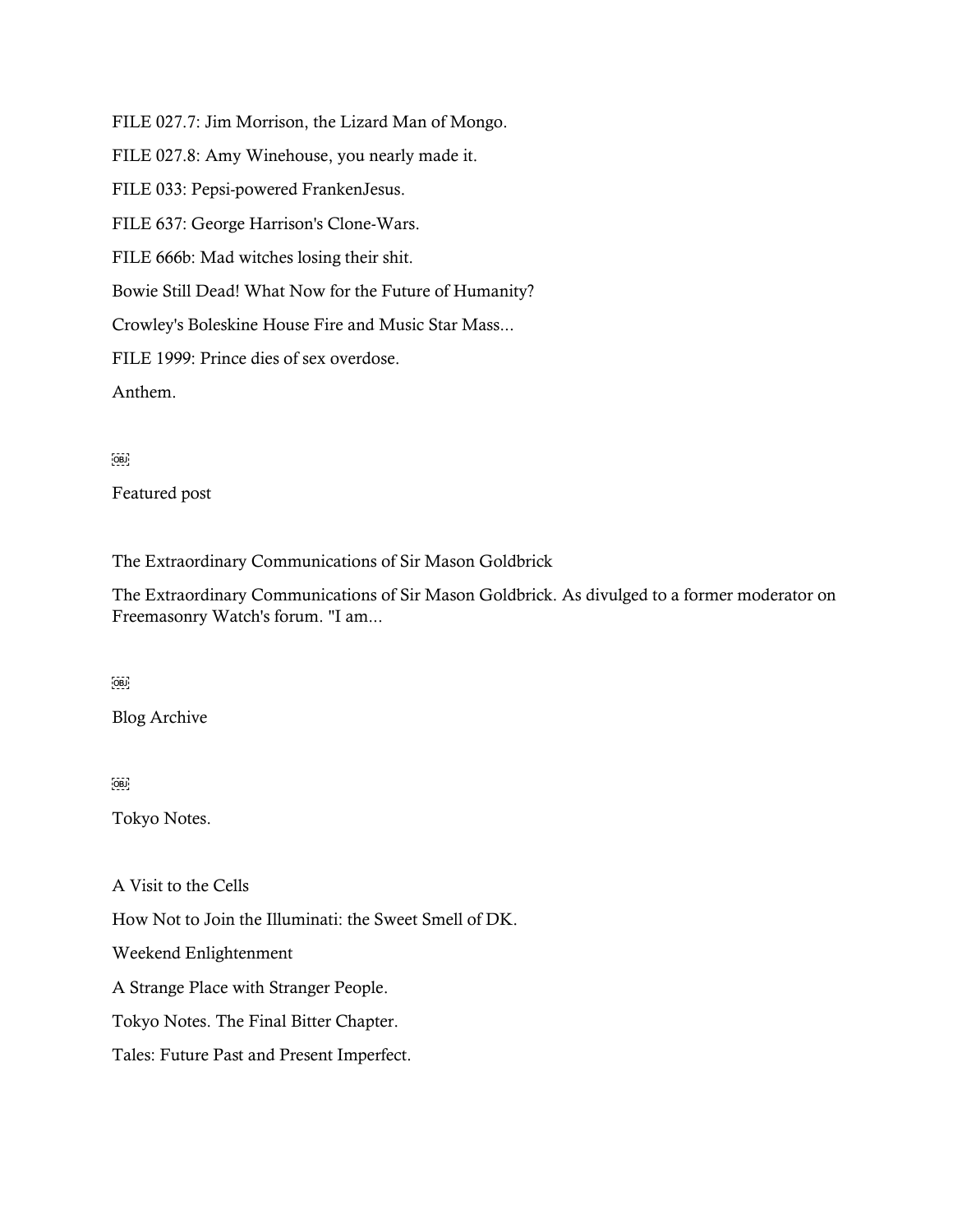News from the Future: Dope-Teens and Quantum Computing. Gone the Next (A true-ish story).... The Latest Gadget. The Birth of Mind Control. Joining the Gang! 8:01 am. The Art of Insanity On the Edge of the Abyss. Egypt: A nice place when the bombs aren't going off. The End of the World Show. Words of advice for human beings.

#### STAY HAPPY!

Cultivate Love. Reclaim Reality.

Fukushima Vigil, Rally and Parliamentary Public Meeting.

 $[OB]$ 

Nice shots from Morocco.

 $\overline{\text{OBI}}$ 

Translate

 $\overline{\text{OBI}}$ 

Powered by **EDT** ranslate

Hello I'm

 $[OBJ]$ 

Truthspoon

 $\overline{\text{OBI}}$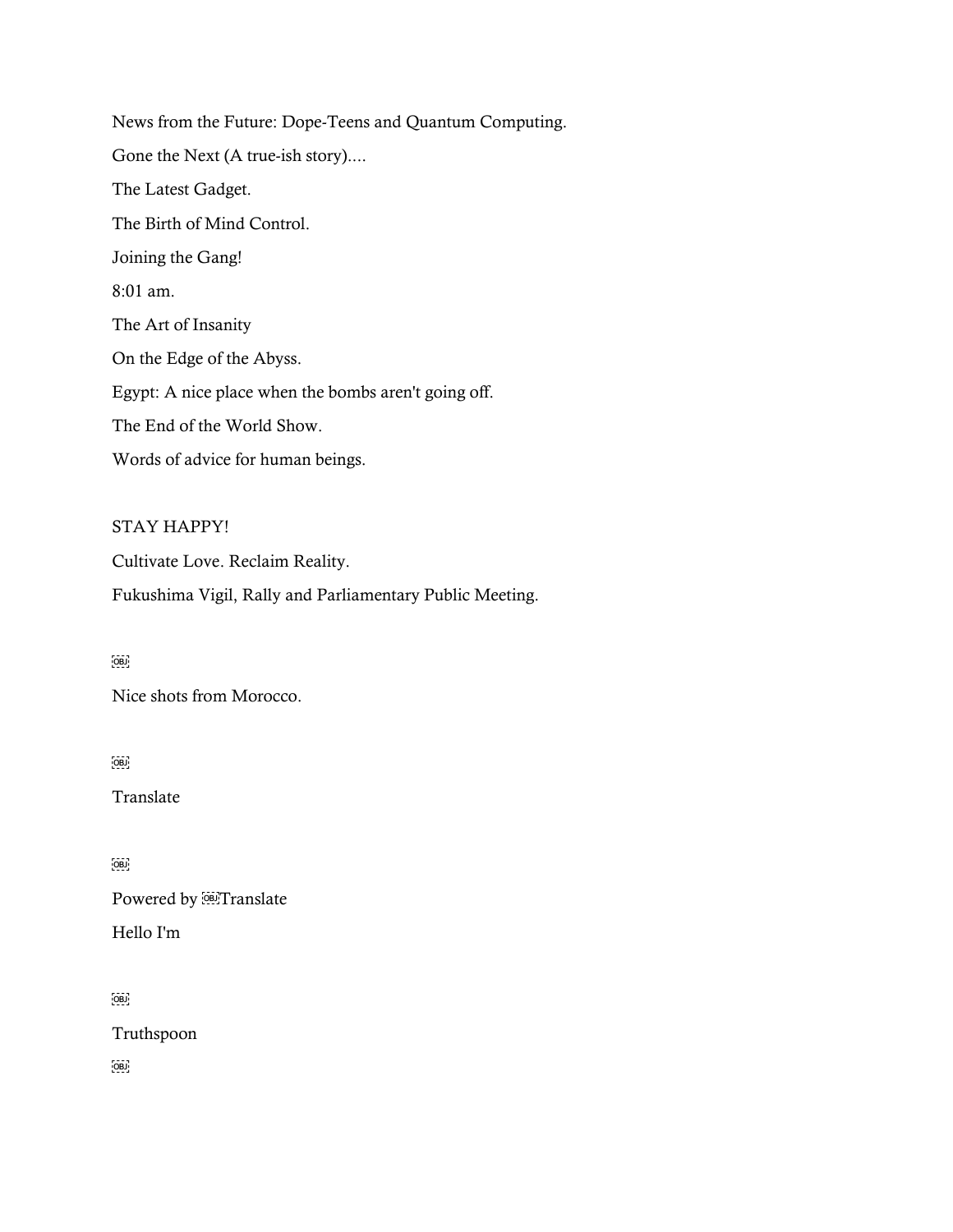I'm alive isn't it great! If you're reading this it means you're alive too... We have so much in common....ACE!

View my complete profile

Total Pageviews

310328

Madonna rolling down the stairs forever....lulz

 $[OBJ]$ 

Thanks to Long lost soul, wherever you are.

Rest in peace Rik!

 $O<sub>BJ</sub>$ 

Search This Blog

 $[OB]$ 

Search

 $[OB]$ 

Get back she's gonna blow.

 $OBJ$ 

 $[OB]$ 

Some other interesting blogs and websites.

Aangirfan. Best and bravest website on the whole wide world wide web.

Abel Danger

At the Foot of the Kingdom

Cryptome

Earthling's Blog: The People's Voice Swindlers Exposed.

Excellent article on Freemasonry.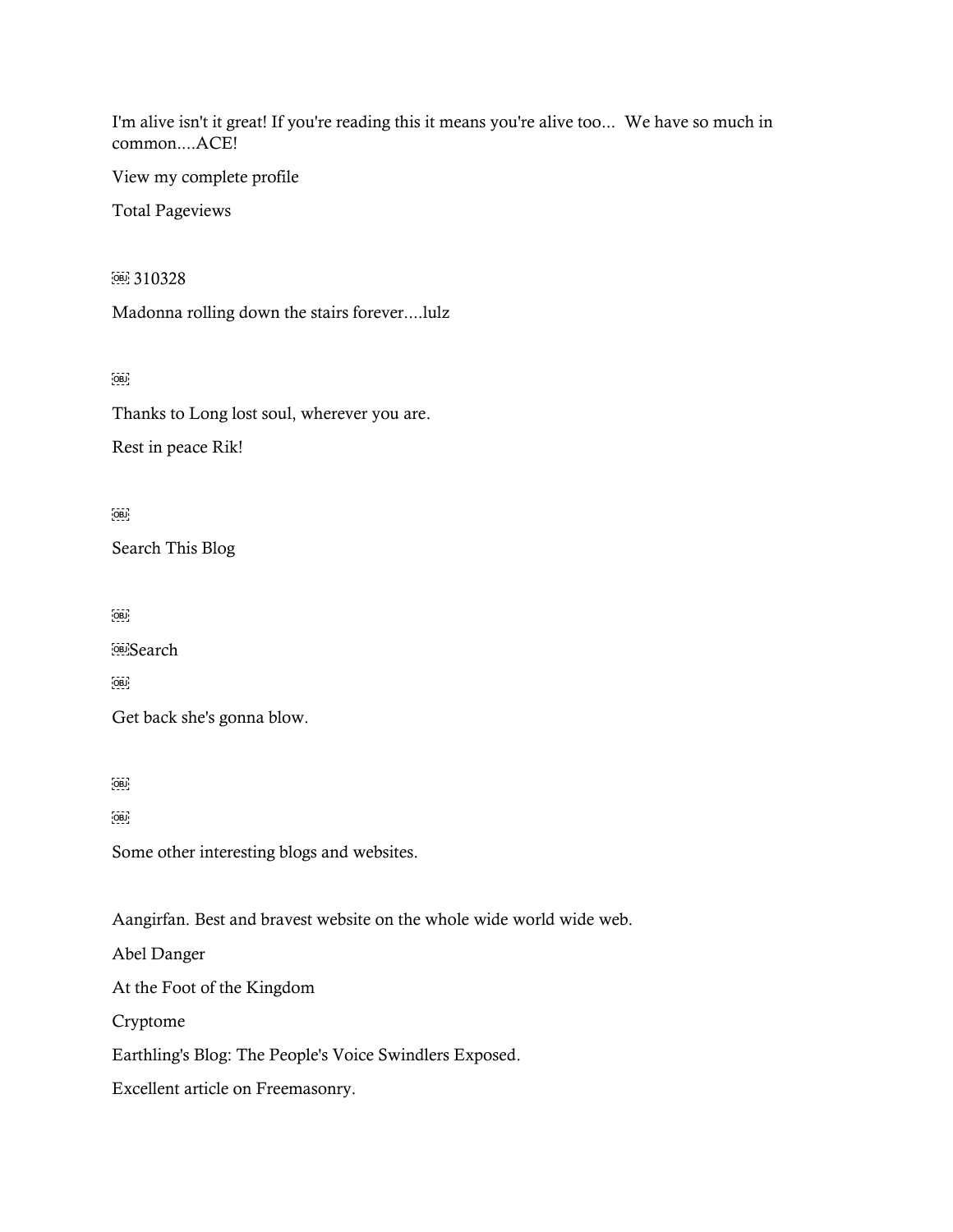Falling Masonry

Freemasons: The Silent Destroyers

Horselover Fat's Subliminal Synchrosphere.

Jim Stone: Israel did Fukushima.

Link to William Cooper MP3 archive.

Mauri's interesting and disturbing website which gives evidence to the rumour of evil in high places.

Possibly one of the best Biblical scholars and pastors out there. Grace and Truth's Ministeries Jim Brown.

Spidercatweb: Tackling the VIP paedos.

Svali Speaks.

Taking the Mask off.

Truth-News...top conspiracy website.

Truthspoon message Forum

UK Column

Wesdancin: Masonic and Illuminati information resource.

When you've had enough of the above it's time to laugh at cats.

Something for the soul.

 $[OB]$ 

Poptard of the Apocalypse meets Leo.

 $OBD$ 

Ewwww..... it touched me.

Wandering Stoned

Wandering stoned by Solarwind

Truthspoon's 4D Portal Message Board.

 $O<sub>BJ</sub>$ 

Click cheeky Galadriel.